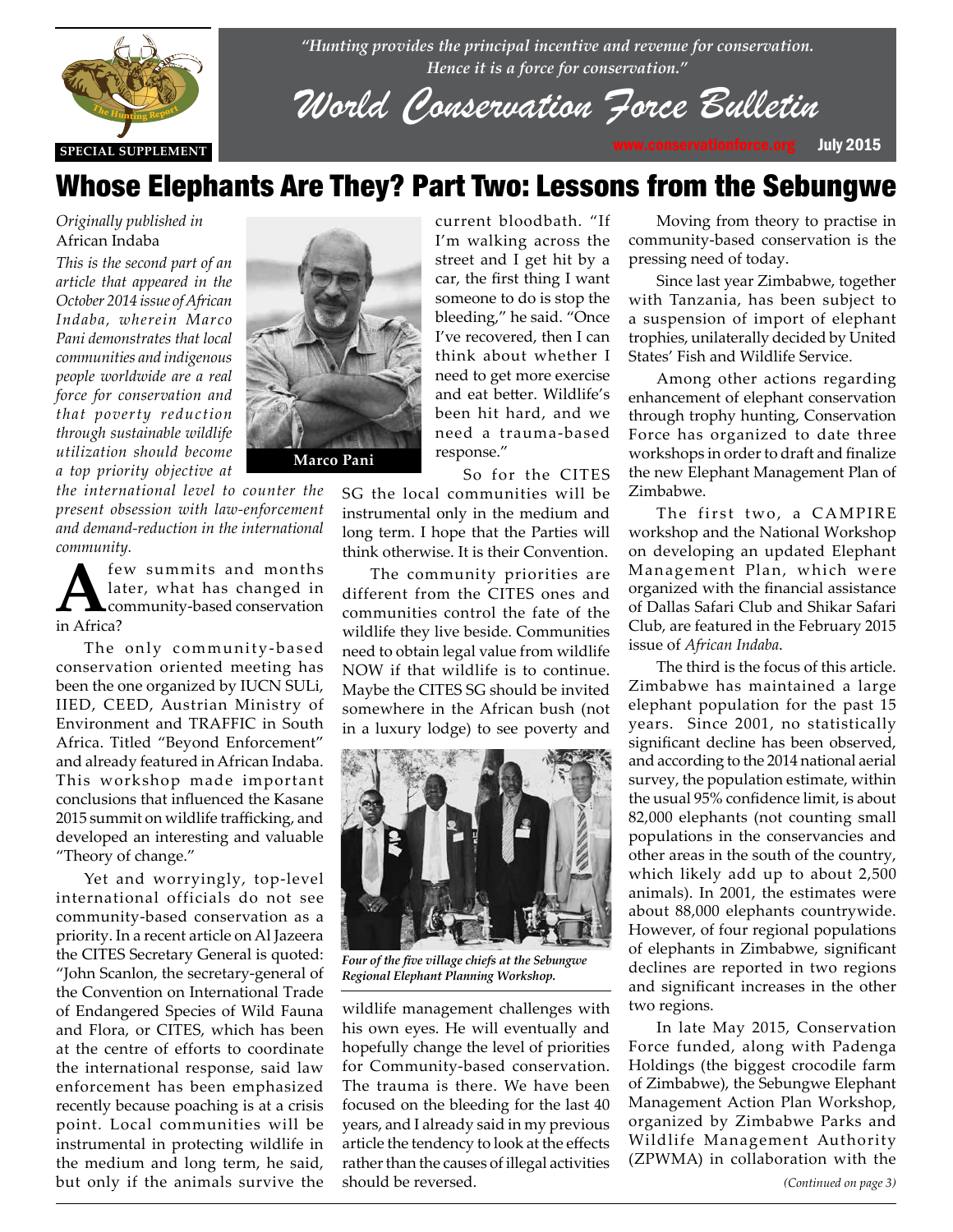## What's Going on Within Conservation Force and Much More You Need to Know

#### *By John J. Jackson III*

In late May, Conservation Force hosted another elephant workshop with Zimbabwe Parks Wildlife Management Authority. This was the n late May, Conservation Force hosted another elephant workshop with Zimbabwe Parks Wildlife Sebungwe Regional Elephant Action Planning Workshop, one of the four regions to have action plans and committees to implement the regional plans. Marco Pani from Rome, Italy, represented Conservation Force at the workshop. An article he has just written follows this as an introduction to this talented man who has become a regular

representative of ours in field projects. He is part of the evolving, new Conservation Force and is a paid contractor because of the attention the field projects and growing international crises are demanding.

As of May 1, staff attorney Regina Lennox became full time.

She had been engaged part time for 15 organization against fishing and months but has wound up her duties hunting. "Fishing: Aquatic Agony." at Loyola Law School where she had taught legal research and writing.

Believe me, this is a very promising development and a critical part of the longterm plan of Conservation Force.

Largely with Regina's help, we have filed interventions on behalf of the Republic of Namibia, Dallas Safari Club and

Conservation Force in the two federal suits filed by animal rights organizations to stop the issuance of rhino and other enhancement permits. The Friends of Animals suit in the District of Colombia Federal Court has been amended to add Zimbabwe Conservation Task Force as a plaintiff against hunting. FoA is an "advocacy organization" that supports animal rights, the members of which are

vegans. They oppose hunting and even wildlife management. "Hunting in all forms is unethical, socially unjustifiable and ecologically disruptive." See www. friendsofanimals.org: "Hunting - a deceitful and unnecessary act done by humans for purely gratuitous reasons."

FoA takes full credit for having written the recently introduced New York legislation to ban the passage of Big Five trophies through New York. It is also, along with the Zimbabwe Conservation Task Force, an intervenor in SCI's elephant lawsuit to overturn

the elephant suspensions in Tanzania and Zimbabwe.

In the PETA suit in the Eastern Federal District Court of Virginia we have had to hire local counsel under court rules, which may prove to be expensive. PETA is also an admitted animal rights advocacy

They oppose catch and release fishing, much less hunting that "is Cruel and

> Unnecessary." Animals are not ours...." See www. peta.org.

These two suits are expected to take up to a year or more of our time, but hopefully there will be good jurisprudence growing out of the cases.

In the meantime, Corey

Knowlton, our conservation hero, took a very nice rhino in Namibia. CNN accompanied him on the hunt. The rhino was taken in a charge on the heels of the CNN reporter, who narrowly escaped. One of the certified rhino Corey contemplated taking expired without producing any revenue which, of course, was unfortunate. Corey is a soldier for the hunting world. If you see him, please thank him.



**SPECIAL SUPPLEMENT**



EDITOR/WRITER John J. Jackson, III

> PUBLISHER Barbara Crown

Copyright ©2015 by Dagga Boy Enterprises LLC. ISSN 1052-4746. This bulletin on hunting-related conservation matters is published periodically free of charge for subscribers to The Hunting Report, 12182 SW 128 Street, Miami, FL 33186. All material contained herein is provided by famed wildlife and hunting attorney John J. Jackson, III with whom The Hunting Report has formed a strategic alliance. The purpose of the alliance is to educate the hunting community as well as pro-advocacy of hunting rights opportunities. More broadly, the alliance will also seek to open up new hunting opportunities worldwide and ward off attacks on currently available opportunities. For more information on Conservation Force and/or the services available through Jackson's alliance with The Hunting Report, write: which may prove on Conservation Force and/or the services available<br>to be expensive.

Conservation Force 3240 South I-10 Service Road West, Suite 200 Metairie, LA 70001 Tel. 504-837-1233 Fax 504-837-1145 www.ConservationForce.org rights advocacy<br>gainst fishing and<br>ne: Aquatic Agony." Tel. 504-837-1233 Fax 504-837-1145

> For reprints of this bulletin or permission to reproduce it and to inquire about other publishing-related matters, write:

The Hunting Report 12182 SW 128 Street Miami, FL 33186 Tel. 1-800-272-5656 Fax 305-253-5532

*Remember to favor Conservation Force's Corporate Sponsors:*





ripcordtravelprotection.com

*The leaders in their fields.*



*Loyola University*

*attorney.*

*Regina Lennox comes on full time as a Conservation Force staff*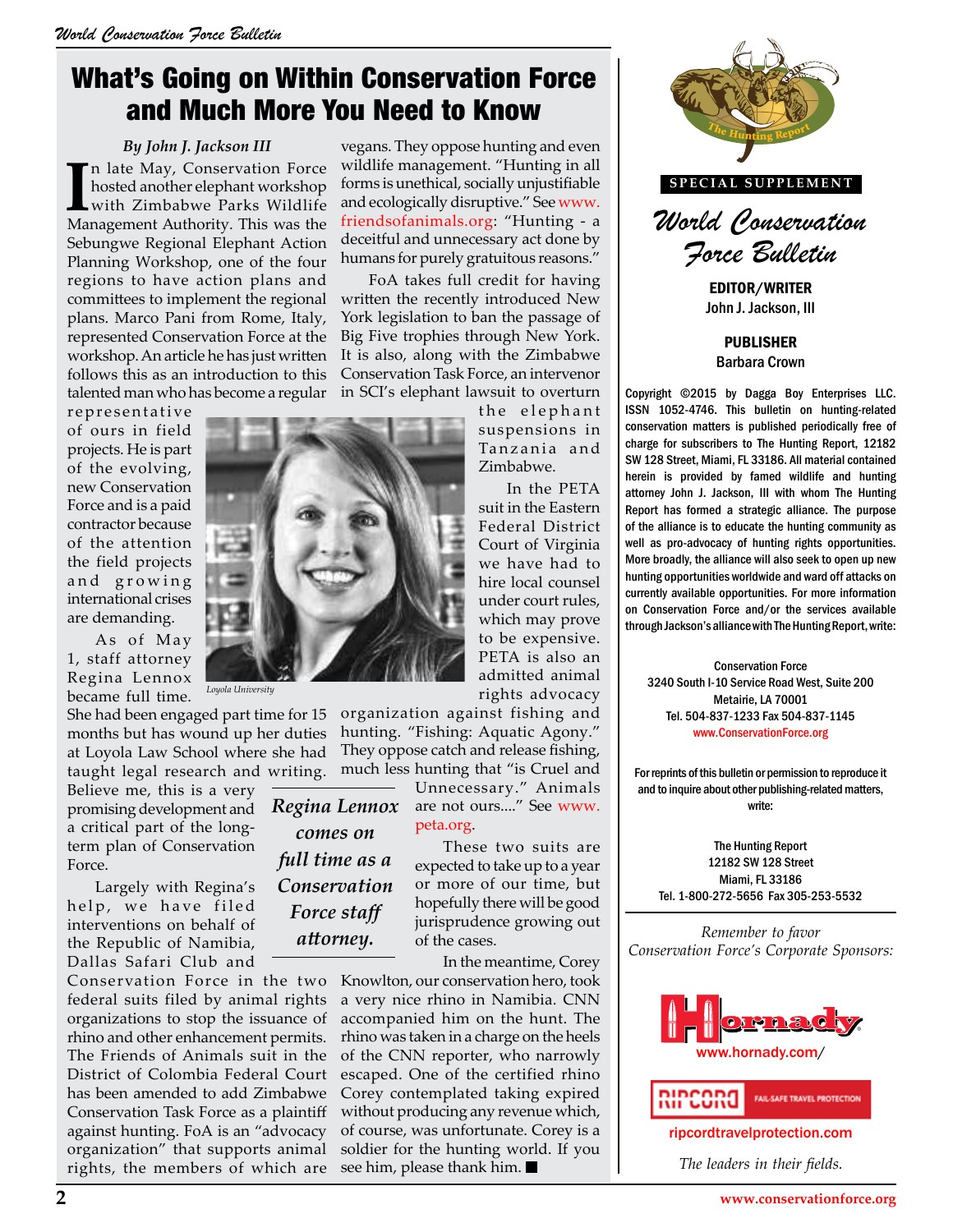#### **SPECIAL SUPPLEMENT TO THE HUNTING REPORT**

### Sebungwe *(continued from page 1)*

Tashinga Initiative.

The Sebungwe region, south of Lake Kariba, is one of the two regions in Zimbabwe that has witnessed a significant decline of elephants since 2001. According to the unofficial survey results, less than 4,000 elephants were estimated in 2014 (95% CL 2193-4622). In 2001 the estimate was nearly 14,000 elephants (95% CL 11,863-16,113). This represents an approximately 76% decline. After 2001 another survey was done in 2006, which, although showing a slightly higher estimate than 2001 (15,000), showed a quite high carcass ratio. It is likely that the elephant decline started after 2006 but that illegal activities were already high before that date.

The reasons behind the decline are still to be properly analysed and the workshop suggested conducting a proper scientific study on this issue. One of the contributing factors is certainly the growth of the human population in the region that went from 200,000 people in 1980 to more than 700,000 in 2012. It has been scientifically demonstrated that when human population densities reach the threshold of 15 people/km2 elephant densities drop dramatically. There are areas now in the Sebungwe with more than 30 people/km2.

The workshop prepared an action plan to be inserted in the National Elephant Management Plan in preparation by ZPWMA. The action plan received valuable advice from all the participants, which included five Traditional Leaders (Chiefs). The Traditional Leaders reported that they are not being completely involved in the monitoring and implementation of wildlife activities and their people are not directly benefiting from their natural resources so due to poverty they turned a blind eye to poaching and helped poaching gangs in return of direct benefits. They also reported that they and their communities are not involved in the granting of tourist concessions and they and their communities are not seen as business partners. The Traditional Leaders' concerns were heard and valued at the workshop. Steps were being taken in some areas to get



*Discussions during the Sebungwe Workshop.*

the communities more involved, such as the development of a community conservancy. But the workshop and action plan placed even more of a focus on engaging the communities.

Several additional key activities on community-based conservation are part of the action plan, such as the revision of the CAMPFIRE Guidelines to increase the share of revenues beyond 55%, to increase revenues at the ward level, and the developing of a legal instrument to provide for traditional leaders to be involved in management and distribution of elephant related benefits.

It was recognized that trophy hunting is the activity that provides the major financial income to communities. Several suggestions to improve its



*Participants broke into work groups that tackled the different challenges facing elephant in Sebungwe.*

governance were made.

The main lessons from Sebungwe are these: community involvement in wildlife sustainable utilisation may be one of the quickest and easiest responses to counter poaching not the slowest, with the big challenge being not working with communities, but changing our own western attitudes, mind-sets and skills.

Traditional leaders are very supportive of wildlife conservation but they need to be properly engaged. They want education for their people and education includes wildlife.

If they want they can stop poaching quickly, better than any law enforcement agency. But they need to be enabled to do so.

The international community and especially the development agencies need to realize this quickly. Sustainable use of wildlife cannot be done without the people that are sharing their land with wild animals. They should be priority number one, not law enforcement or the destruction of another ivory stockpile somewhere. The top down approach is not working.

The biggest challenge remains on how to quickly increase the level of revenues for the communities and to lower the level of ownership rights (Appropriate Authority) down to the ward or village level. Zimbabwe, once the leader in wildlife management, has once more the possibility to become it again. There are very positive signals and ZPWMA is very committed.

And finally as Nelson Mandela once said, "Overcoming poverty is not a gesture of charity. It is an act of justice. It is the protection of a fundamental human right, the right to dignity and a decent life. While poverty persists, there is no true freedom. The steps that are needed from the developed nations are clear: The first is ensuring trade justice. I have said before that trade justice is a truly meaningful way for the developed countries to show commitment to bringing about an end to global poverty." CITES Parties, are you listening?

*Marco Pani is an international consultant in wildlife trade and management with a keen interest in Community-Based Conservation. He has served for five years as Director of TRAFFIC Europe Italy's Office, being instrumental in the drafting of the new CITES legislation of Italy, three years as Associate Enforcement Officer in the CITES Secretariat in Geneva and nine years as staff in the Italian Ministry of Environment. He is a member of the CEESP/ SSC Sustainable Use and Livelihoods Specialist Group (SULi) and Crocodile Specialist Groups of IUCN, Vice-President of IWMC-World Conservation Trust and Advisor to Conservation Force.*